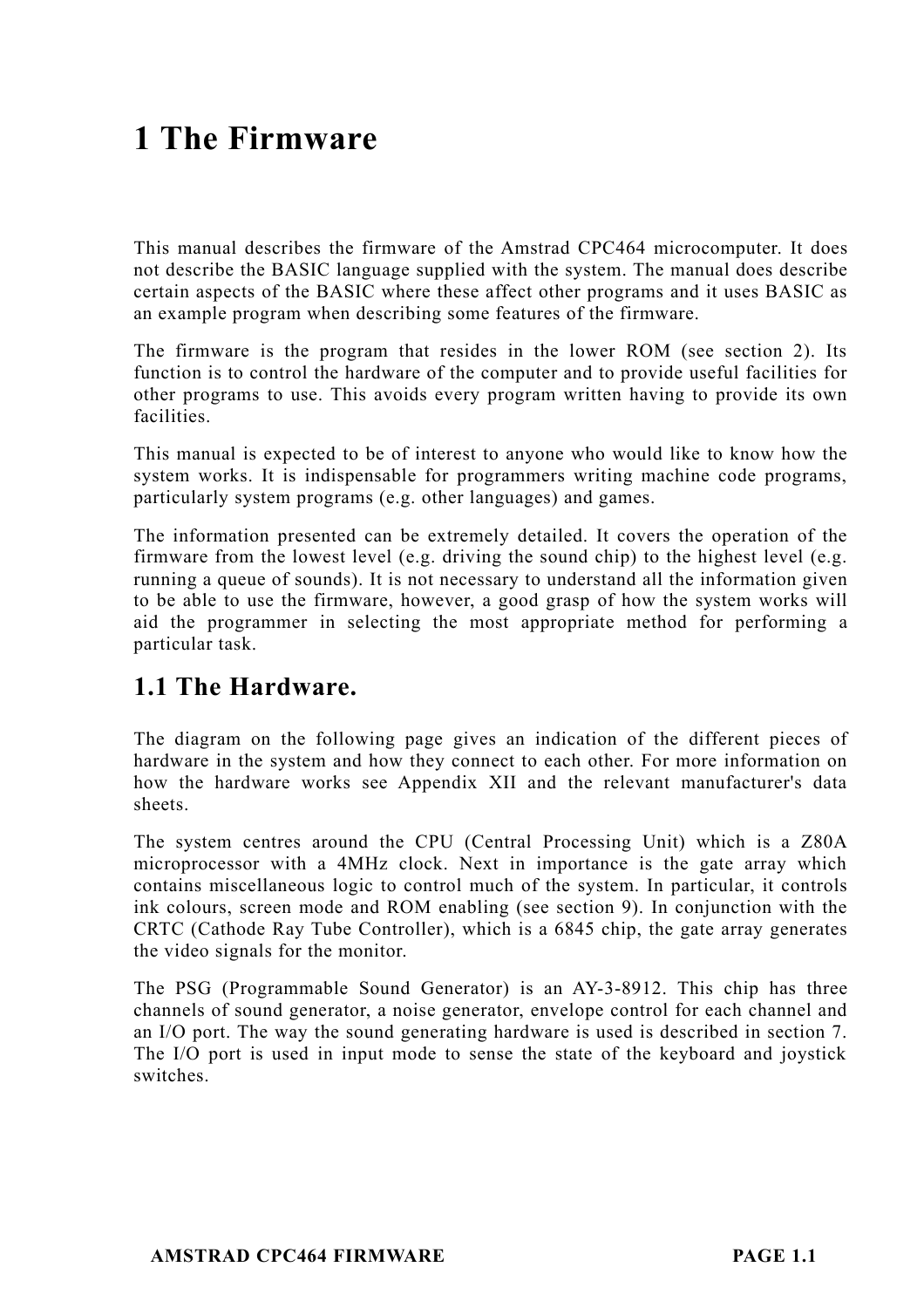The PPI (Parallel Peripheral Interface), which is an 8255 chip, is used to control the remainder of the system. It has three ports. Port C is used as an output port to control the cassette recorder motor, to write data to the cassette, to strobe data in or out of the PSG and to select rows of the keyboard. Port B is used as an input port to sense the frame flyback signal, the Centronics port busy signal and various option links and to read data from the cassette. Port A is used to communicate with the PSG and is set into input or output mode as required.

Accesses to memory are synchronised with the video logic - they are constrained to occur on microsecond boundaries. This has the effect of stretching each Z80 M cycle (machine cycle) to be a multiple of 4 T states (clock cycles). In practice this alters the instruction timing so that the effective clock rate is approximately 3.3 MHz.

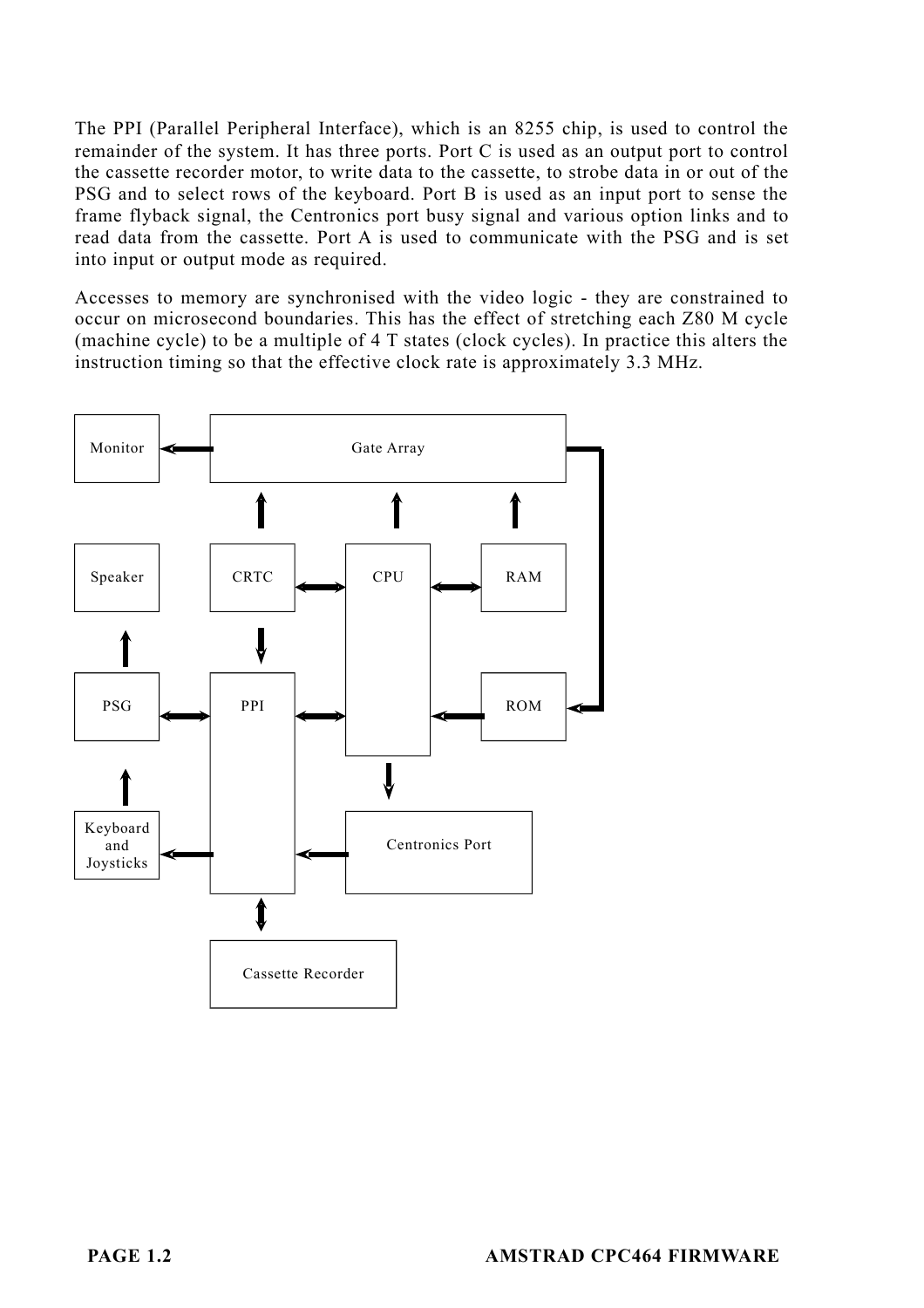## **1.2 The Division of the Firmware.**

The firmware is split into 'packs' each dealing with a particular part of the system, usually a hardware device. Each pack has a section of this manual devoted to it where its operation is explained in detail. The system components and their associated packs are:

| Keyboard:         | Key Manager.                         |
|-------------------|--------------------------------------|
| Screen:           | Text VDU, Graphics VDU, Screen Pack. |
| Cassette/Disc:    | Cassette Manager.                    |
| Sound:            | Sound Manager.                       |
| Operating System: | Kernel, Machine Pack, Jumper.        |

#### **a. Key Manager**

The Key Manager is more fully described in section 3. It deals with scanning the keyboard, generating characters, function keys, testing for break and scanning the joysticks.

### **b. Text VDU**

The Text VDU is more fully outlined in section 4. It deals with putting characters on the screen, the cursor and obeying control codes.

#### **c. Graphics VDU**

The Graphics VDU is more fully presented in section 5. It deals with plotting points, testing points drawing lines.

#### **d. Screen Pack**

The Screen Pack is more fully detailed in section 6. It interfaces the Text and Graphics VDUs with the screen hardware and deals with aspects of the screen that affect both of these packs, such as screen mode or ink colours.

#### **e. Sound Manager**

The Sound Manager is more fully discussed in section 7. It deals with queueing, enveloping, synchronising and generating sounds.

### **f. Cassette Manager**

The Cassette manager is more fully explained in section 8. It deals with reading from tape, writing to tape and the cassette motor.

#### **g. Kernel**

The Kernel is more fully described in sections 2, 10, and 11. It is the heart of the operating system and deals with interrupts, events, selecting ROMs and running programs.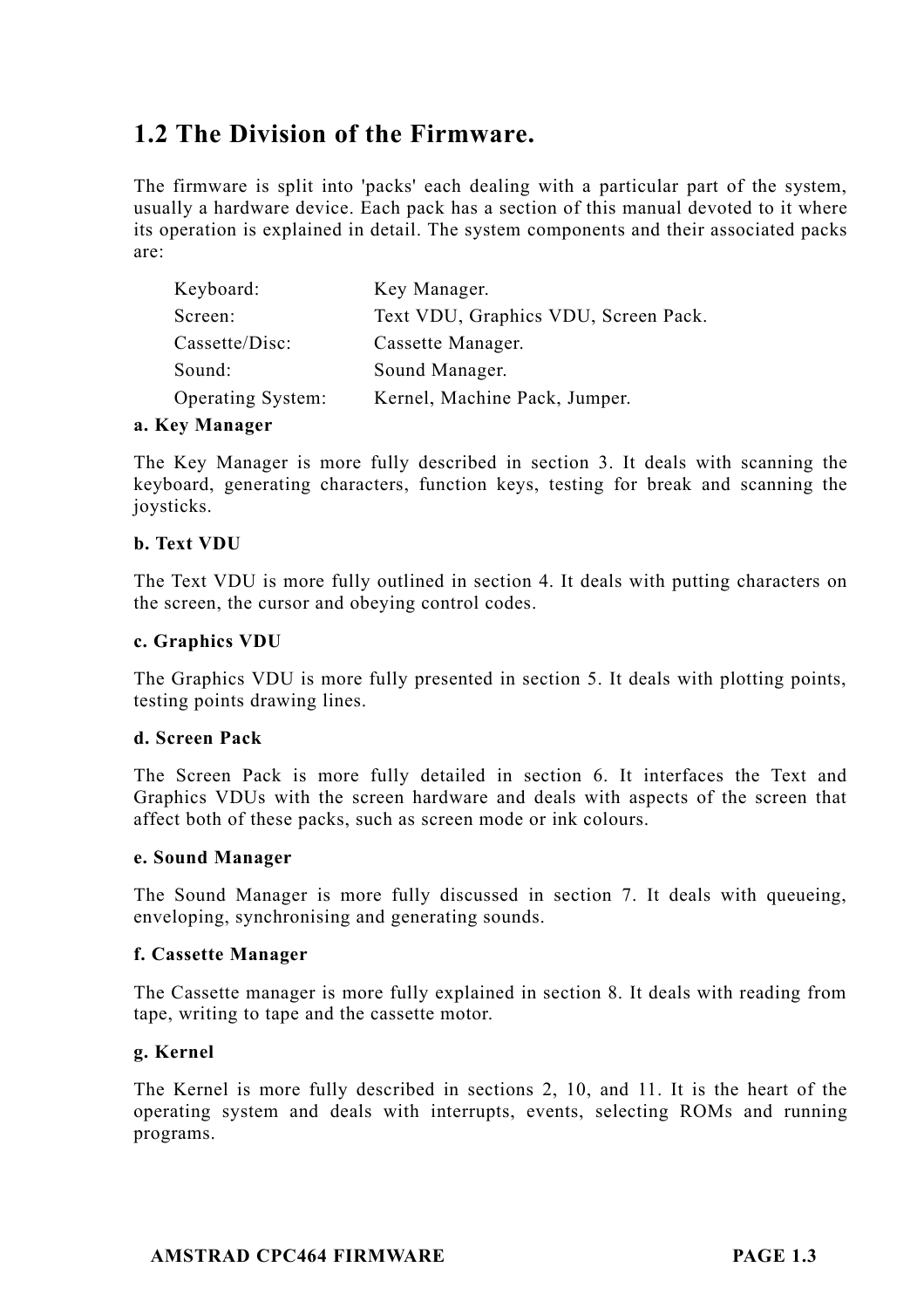### **h. Machine Pack**

The Machine Pack is more fully documented in section 13. It deals with the printer and the low level driving of the hardware.

### **i. Jumper**

Jumper, or rather, the main firmware jumpblock is listed in section 13. The entries in the jumpblock are described in detail in section 14. Jumper sets up the firmware jumpblock.

### **1.3 Controlling the Firmware.**

The firmware is controlled by the user calling published routines rather than by the user setting the values of system variables. This will allow the firmware's variable layout to be changed in major ways without the user being affected.

The addresses of the routines the user is to call need to remain constant if the firmware is altered. This is achieved by using jumpblocks (see below).

The advantage of a routine interface is that it allows a number of different system variables to be altered by the firmware in a consistent way in one operation. If the system variables had to be set by the user then the firmware could be left in an indeterminate state if some variables had been set but not others. Also, the routine type of interface ensures that all the required side effects of a change are taken care of automatically without the user being troubled with all the details. An example of this is changing the screen mode (see section 6.1) - changing the size of the screen requires a number of other people to be informed of the change so that illegal screen positions and inks are not used.

### **1.4 Jumpblocks.**

A jumpblock is a series of jump instructions placed in memory at well-known locations. The jumps are to the various routines in the firmware that the user might want to call. Programs that need to use the facilities provided by the routines in the jumpblock should call the appropriate jumpblock entries.

If the firmware is altered then it is quite likely that the addresses of some of the routines available to the user will change. By keeping the address of the jumpblock constant but altering the entries in the jumpblock so that they jump to the new addresses of the routines, the change is hidden from the user (providing that the user is only calling routines via the jumpblock and is not accessing the firmware directly).

To make the change to the firmware completely hidden from the user it is also necessary to keep the entry and exit conditions of the routines accessed via the jumpblock constant. The greater part of this manual is taken up with the detailed entry and exit requirements of the jumpblock entries.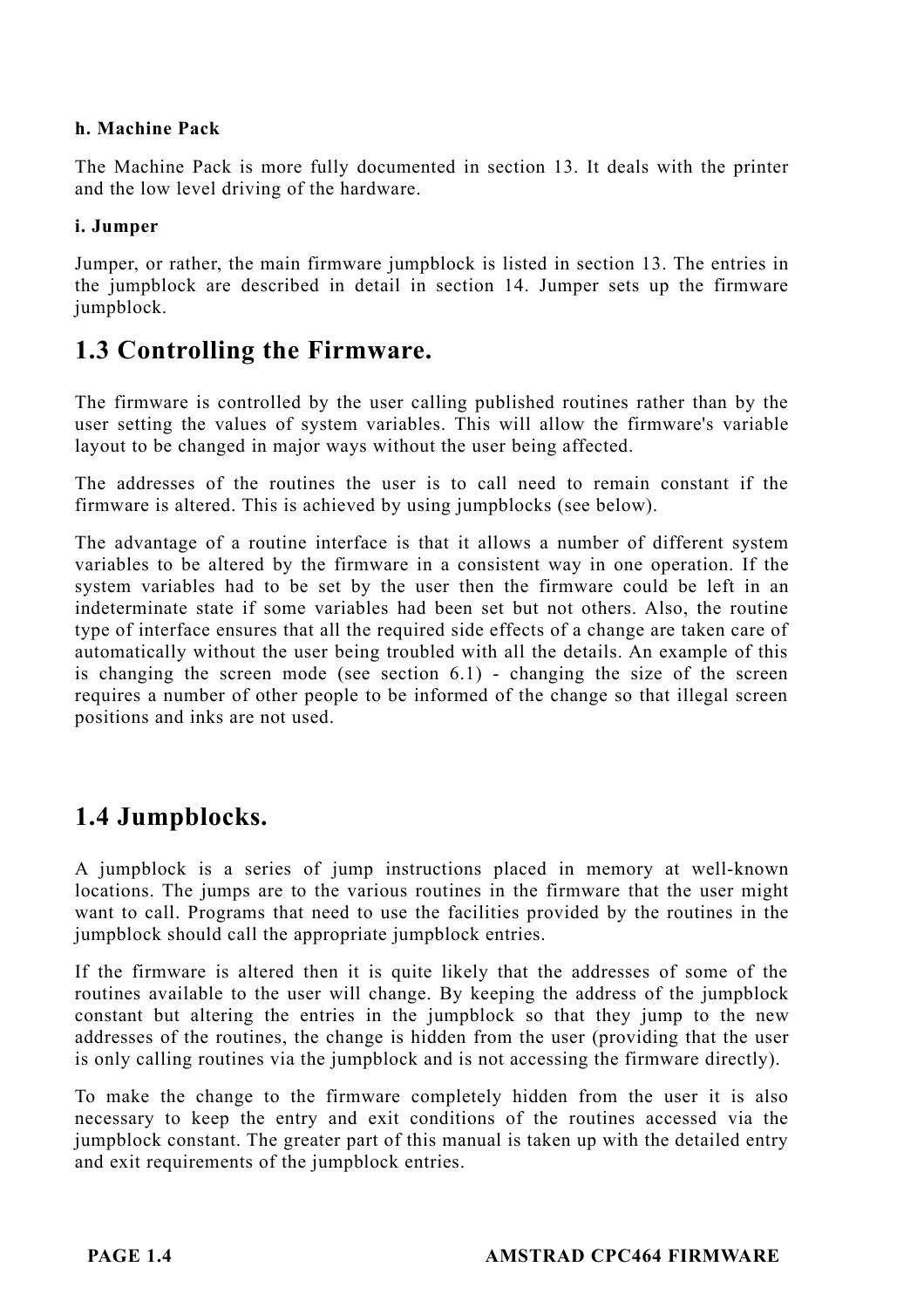The jumpblock is placed in RAM so that the user can alter the entries in it. This allows the user to trap particular entries and to substitute a new routine that will replace the standard firmware routine. Provided that the new routine obeys the entry and exit requirements of the firmware routine, the substitution will not upset programs unaware of the change.

There are four jumpblocks. These are all listed in section 13. The first and largest jumpblock is the main firmware jumpblock (see sections 13.1 and 14). This allows the user to call most firmware routines. The second jumpblock is the indirections jumpblock (see sections 13.2 and 15). The entries in this jumpblock are used by the firmware at key moments in order to allow the user to alter the action of the firmware. The last two jumpblocks are rather special. They are to do with the Kernel and allow ROMs to be enabled and routines in ROMs to be called. (See sections 13.3, 13.4, 16 and 17).

Section 1.7 below gives an example of how a jumpblock entry might be changed to alter the action of the firmware.

### **1.5 Conventions.**

### **a. Notation**

Processor instructions are generally referred to by their standard Z80 mnemonics. The exceptions that prove the rule are the restart instructions. The mnemonics RST 0.. RST 7 are used rather than the more usual Z80 mnemonics RST #00.. RST #38.

The registers are also referred to by their standard Z80 names. The flag register as a whole is referred to as F but the individual flags are called by their full name, e.g. carry. The flags are said to be true when they are set and false when they are clear. Thus a JP NC instruction would jump if carry was false and not if carry was true.

Hexadecimal numbers are indicated by prefixing the number with  $#$ , thus  $#7F$  is the number 127 in hex. All numbers not prefixed by # are in decimal.

Large numbers are often abbreviated by writing them as a multiple of 1024. For example, 32K bytes means 32 times 1024 (i.e. 32768) bytes.

### **b. Usage**

Routines, where possible, take and return values in registers. Where more information than may be held in registers is to be passed to a routine, the address of a data area is given. The location in memory of these data areas is sometimes critical, see section 2.4.

Where a routine can succeed or fail this condition is normally passed back in the carry flag. Carry true normally implies success, whilst carry false normally implies failure.

The alternate register set, AF' BC' DE' HL', is reserved for use by the system. The user should not execute either an EX AF,AF' or an EXX instruction as these will have unfortunate consequences. (See Appendix XI for a full description.)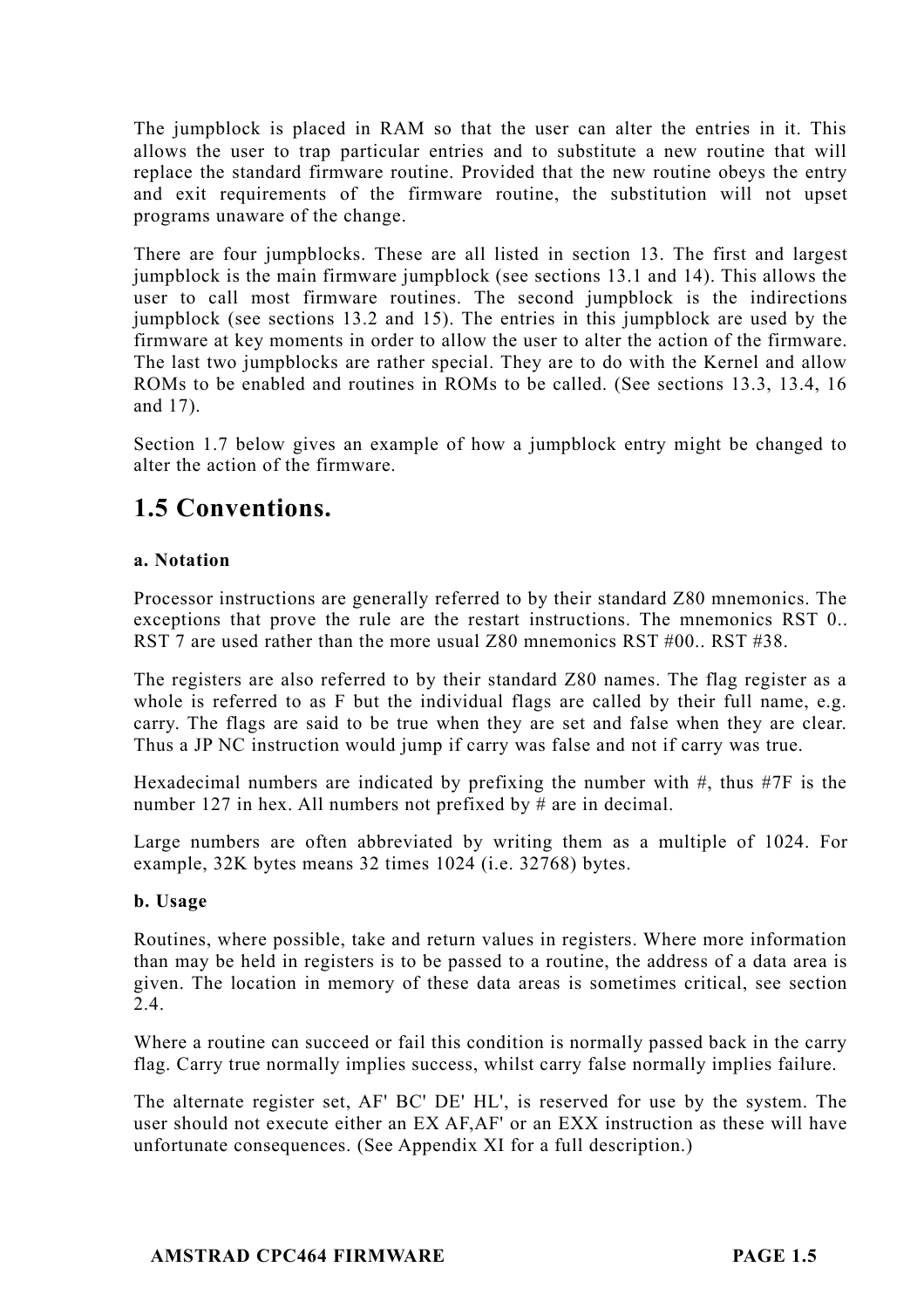### **c. General**

The logical values true and false are generally represented by #FF and #00 respectively. Often, however, any non-zero value is taken to mean true.

The bits in a byte are numbered 0..7, with bit 0 being the least significant bit and bit 7 being the most significant bit.

Where two byte (word) values are stored (in tables etc) they are always stored with the less significant byte first and the more significant byte second, unless a specific indication to the contrary is given. This is in accordance with the standard way the Z80 stores words.

Tables and the like are always laid out with byte 0 being the first byte of the table. When the address of such a table is given this is the address of byte 0 of the table unless otherwise indicated.

When the computer is turned on (or when it is reset) it completely initializes itself before running any program. This initialization is known as early morning startup, abbreviated to EMS from now on.

### **1.6 Routine Documentation.**

Each routine described in this manual has entry and exit conditions associated with it. Where there are other points of interest about the routine these are normally given in a section after the entry and exit conditions. Such points include whether interrupts are enabled and a fuller description of the parameters and side effects of the routine.

There are two reasons for providing this information. Firstly it tells the user what will happen when the routine is called. Secondly it tells the user what a replacement routine is expected to do.

The entry conditions tell the caller of the routine what the routine expects to be passed to it. When calling a routine all values specified must be supplied. Values may only be left out where the routine documents that they are optional. When providing a replacement routine to fit this interface only information that is specified may be used, although not all of it need be used.

The exit conditions tell the caller what values the routine passes back and which processor registers are preserved. Registers that are documented as being corrupted may be changed by the routine or may not. The user should not rely on their contents. When providing a routine to fit this interface it is extremely important that registers documented as being preserved are indeed preserved and that the values returned are compatible with the original routine. Corrupting a register or omitting a result will usually cause the system to fail, often in subtle and unexpected ways.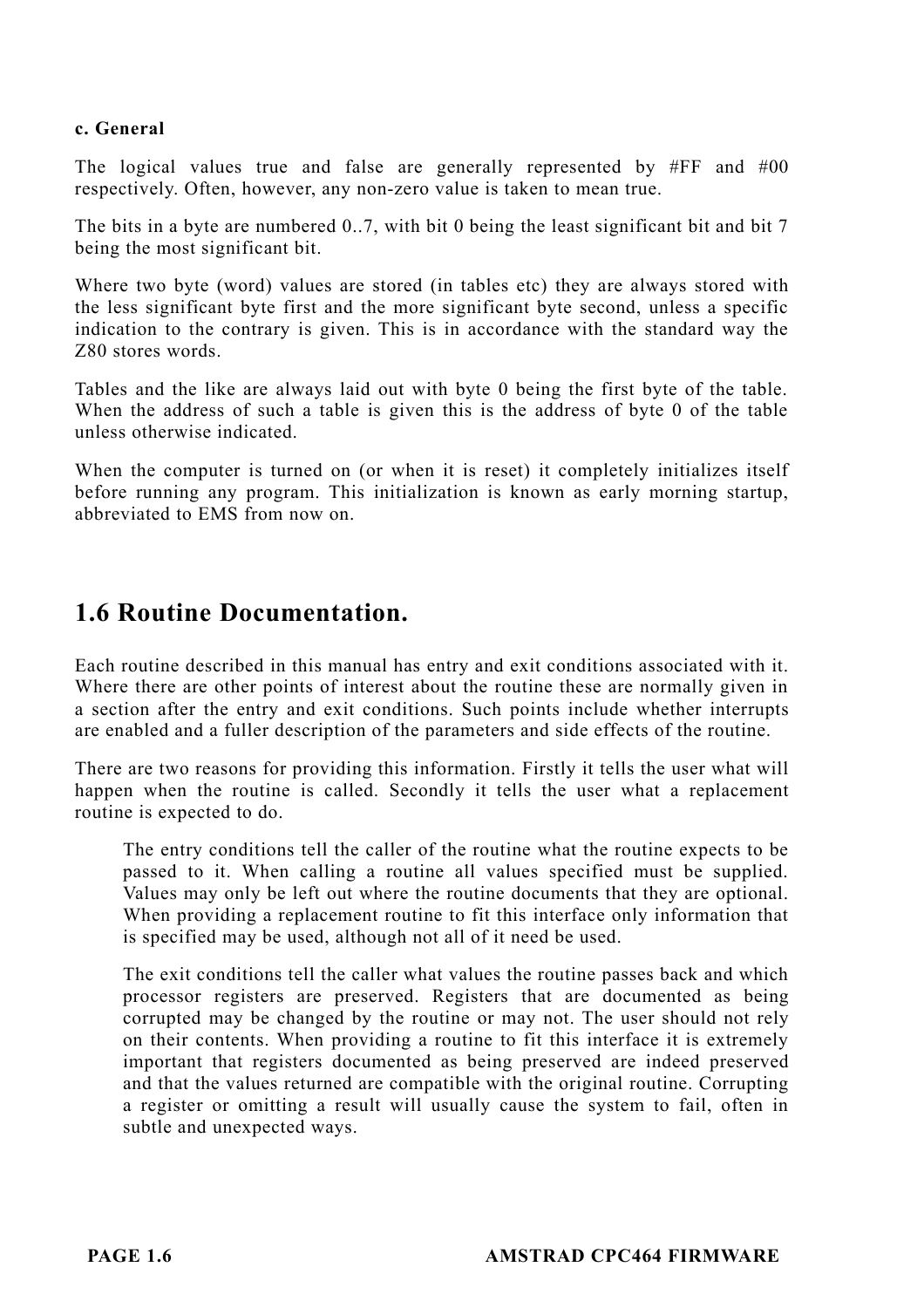Often a routine will have different exit conditions depending on some condition or other (usually whether it worked or not). In these cases the specific differences in the exit conditions are given for each case and all conditions that remain the same irrespective of the case are given in a separate section (marked 'always').

There are abundant examples of routine interfaces in sections 14 to 17.

## **1.7 Example of Patching a Jumpblock.**

The following is an example of how the jumpblocks may be used. At this stage many of the concepts introduced may be unfamiliar to the reader. However, since altering jumpblocks is an important technique for tailoring the system to a particular purpose the example is given here. Later sections will explain the actions taken here.

Suppose an assembler program is being written that is intended to use the printer when it is finished. While this program is being written it would save time and paper if the program could be made to use the screen instead of the printer. However, changing the program itself to use the screen could introduce bugs when it is changed back to using the printer. What is needed is a way of altering the action of the firmware that drives the printer - and this is what a RAM jumpblock is for.

The technique that will be used is to 'connect' the printer to a particular text window. This can be achieved by writing a short routine to send the character to the screen and patching the entry in the jumpblock for sending characters to the printer, MC PRINT CHAR, so that it jumps to this routine instead of its normal routine.

The substitute routine will have to obey the entry/exit conditions for MC PRINT CHAR. These can be found in the full description of this entry in section 14. Briefly they are as follows:

MC PRINT CHAR:

Entry conditions:

A contains character to print.

Exit conditions:

If the character was sent OK:

Carry true.

If the printer timed out:

Carry false.

Always:

A and other flags corrupt. All other registers preserved.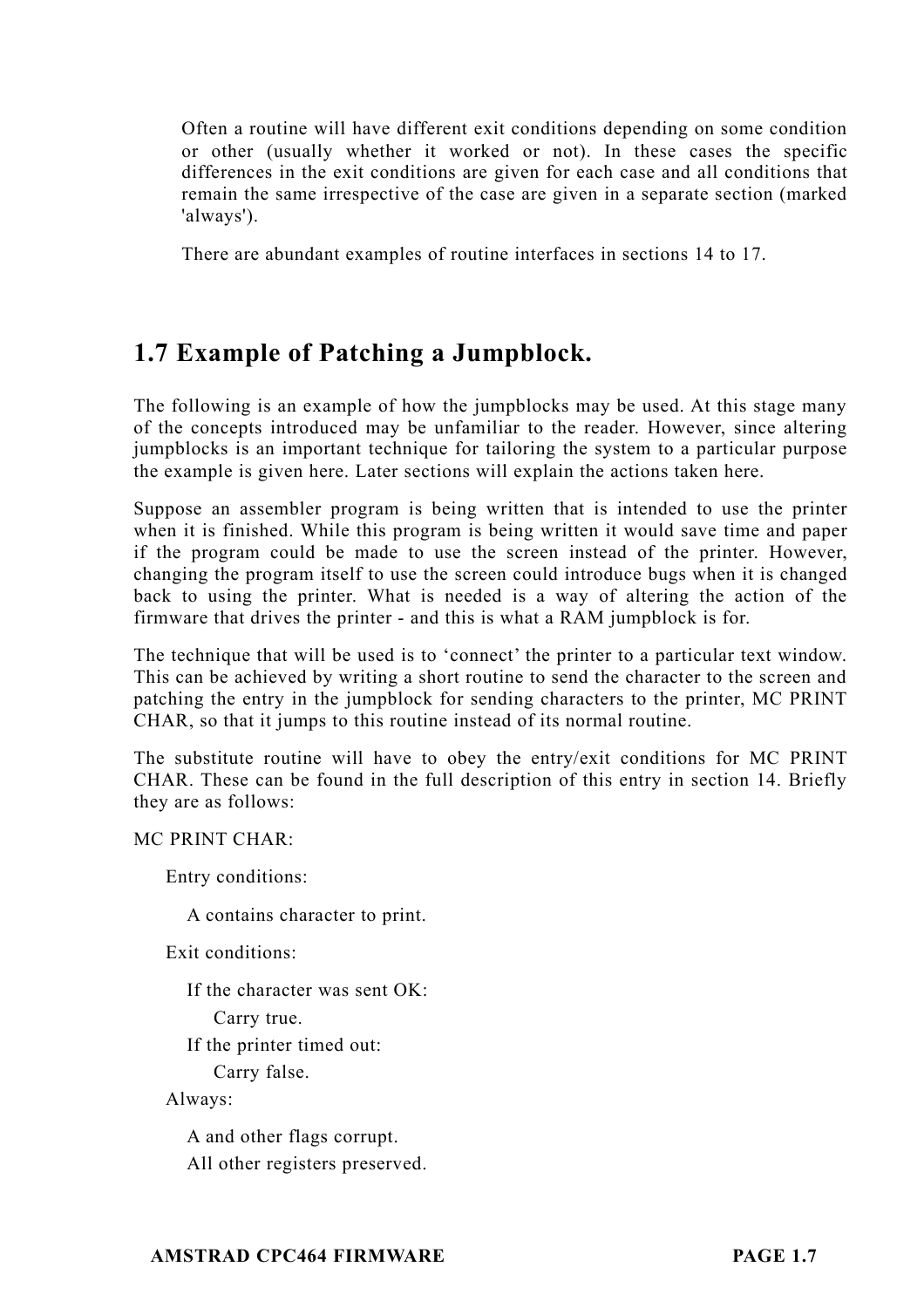The action of the substitute routine will be to select the screen stream that the printer output is to appear on, to print the character on the stream and then to restore the stream that was originally selected. To do this the substitute routine will need to call the routines TXT STR SELECT and TXT OUTPUT. Once again the full descriptions of these jumpblock entries can be found in section 14. The entry/exit conditions are as follows:

### TXT STR SELECT:

Entry conditions:

A contains stream number to select.

Exit conditions:

A contains previously selected stream number. HL and flags corrupt. All other registers preserved.

### TXT OUTPUT:

Entry conditions:

A contains character to print.

Exit conditions:

All registers and flags preserved.

The code for the substitute routine could be written as follows (stream 7 has been chosen as the stream on which printer output is to appear):

| <b>PUSH HL</b>      |                                  |
|---------------------|----------------------------------|
| <b>PUSH BC</b>      |                                  |
| $\cdot$             |                                  |
| LD B, A             | Save the character to print      |
| $\ddot{ }$ ,        |                                  |
| LD A, 7             | :Printer stream number           |
| CALL TXT STR SELECT | ;Select the printer stream       |
| LD C, A             | ;Save the original stream number |
|                     |                                  |
| LD A, B             | Get the character again          |
| CALL TXT OUTPUT     | Send it to the screen            |
|                     |                                  |
| LD A, C             | ; Get the original stream number |
| CALL TXT STR SELECT | ; Reselect the original stream   |
|                     |                                  |
| POP BC              |                                  |
| POP HL              |                                  |
| <b>SCF</b>          | The character was sent OK        |
| RET                 |                                  |
|                     |                                  |